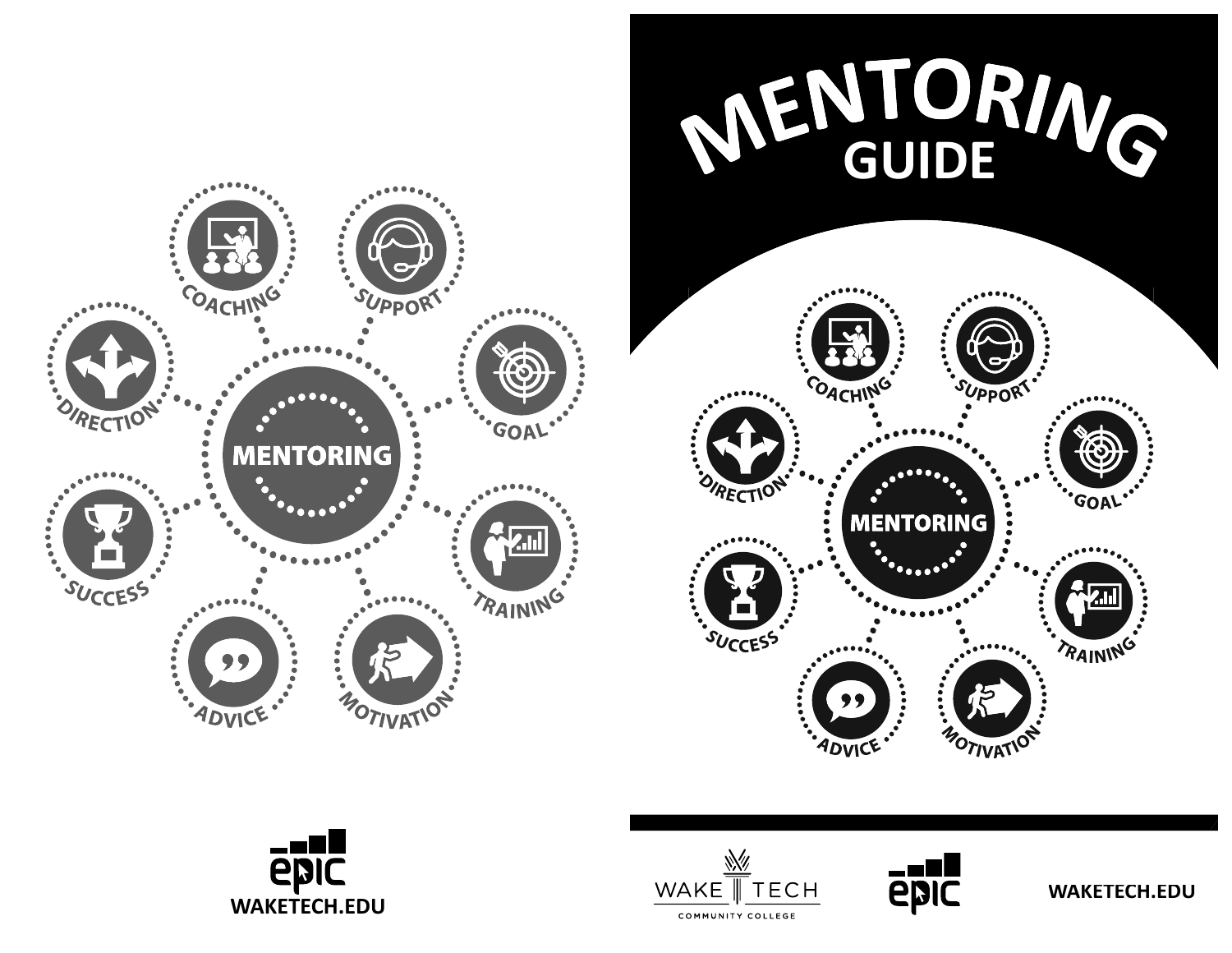### **NOTES**

#### **How to Use this Publication**

Mentors work with the Mentoring Coordinator, Department representatives, and eLearning Support and Instructional Design to guide and support new WTCC online faculty (Mentee) as they earn their EPIC Online Certification and implement the EPIC eLearning Quality Standards into online classes.

This publication contains the essential information regarding the EPIC Mentoring Program. It covers the roles and responsibilities of the mentors, mentees, department heads, and deans involved with the program. A diagram is included showing the relationships and interactions of all individuals involved in supporting new WTCC online instructors. Finally, there is an explanation of the importance of confidentiality in the EPIC mentoring program as well as documents, forms, checklists, and websites that can be helpful to new online faculty as they begin teaching online at Wake Tech.



Image Attribution: ihorzigor from creativemarket.com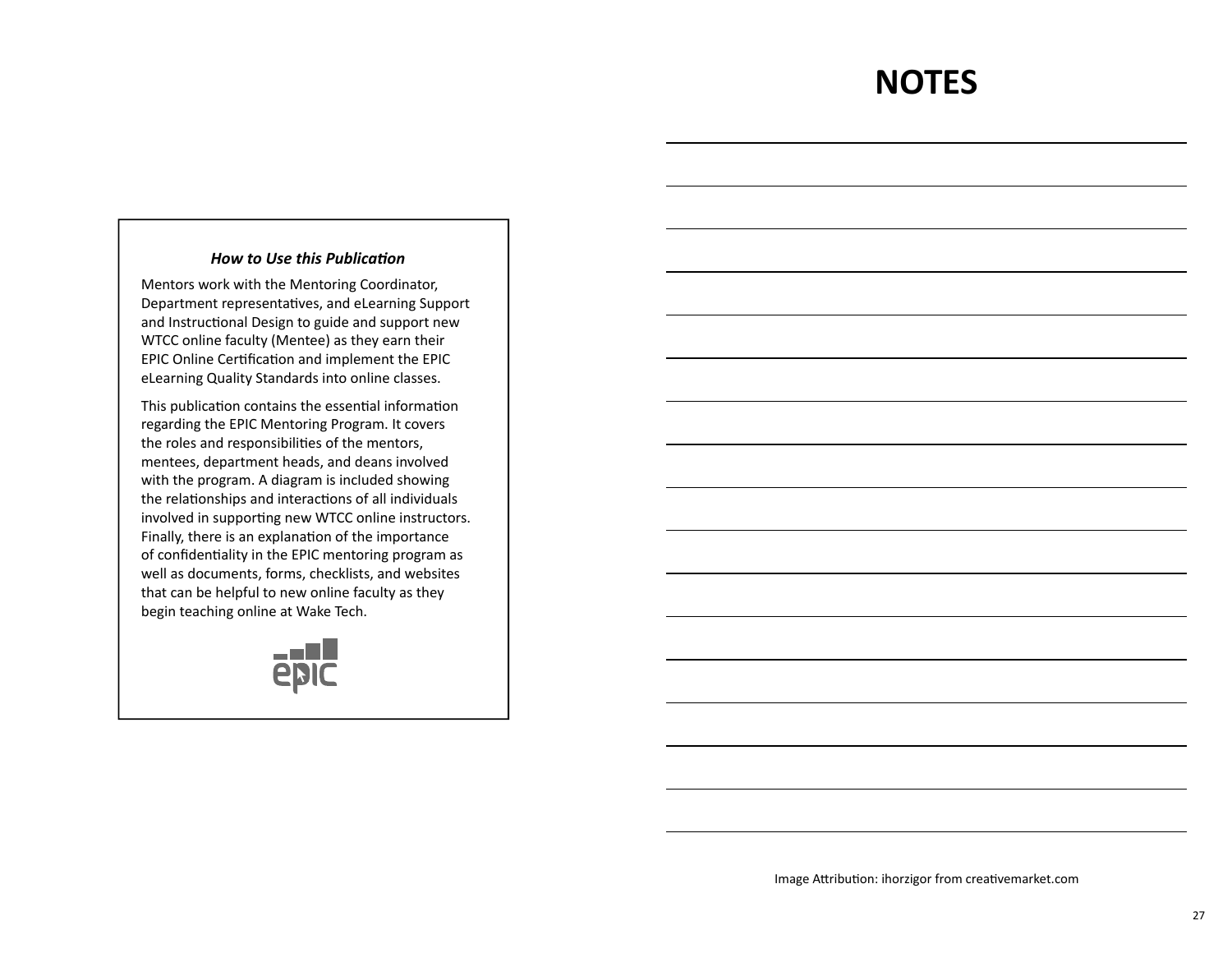#### **Part E – Grade Center and Faculty Presence**

#### *Grade Center*

- $\Box$  Faculty adhere to stated and/or departmental grading expectations (e.g., 7 days after due date has passed).
- An accurate weighted grade is available for students to determine their course grade, without having to perform any calculations, which will allow them to keep up with their course progress. The grade weighting *or total points should match what is stated on the syllabus or in the course resources section. If a third-party grading system is used, students should be referred to the location that contains their current average in the course.* Unused rows and columns are hidden from student view or deleted.

#### *Faculty Presence*

 $\Box$  Regular faculty presence and responsiveness are evident throughout the course, achieved through announcements, participation on discussion forums, and/or detailed feedback on assessments, etc.

#### *Mechanics*

- $\Box$  The course grammar and mechanics do not negatively affect readability and expression of main ideas.
	- The course does not contain broken links (i.e., files, website, document, Soft Chalk, NCLOR, video, etc).

## **EPIC Mentoring Program**

The EPIC Mentoring Program is designed to support faculty new to online teaching or new to teaching online at Wake Technical Community College. The mentoring program is part of the EPIC (eLearning Preparedness Initiative across the College) Initiative, whose goal is to "reduce barriers and support learning, persistence, and success of students in online courses."

The EPIC Mentoring Program is designed to address two areas:

- Provide support for new online faculty while completing their online certification requirements
- Provide guidance to new online faculty on best practices for online teaching and learning as they become acquainted with the most current information in their online teaching career

The mentoring program pairs EPIC Master Mentor Certified faculty members with new online instructors for up to three 16-week semesters to support them in quality teaching and learning, while they complete the EPIC online certification program. The mentoring program's major objective is to provide support and guidance to faculty new to teaching online at Wake Tech.



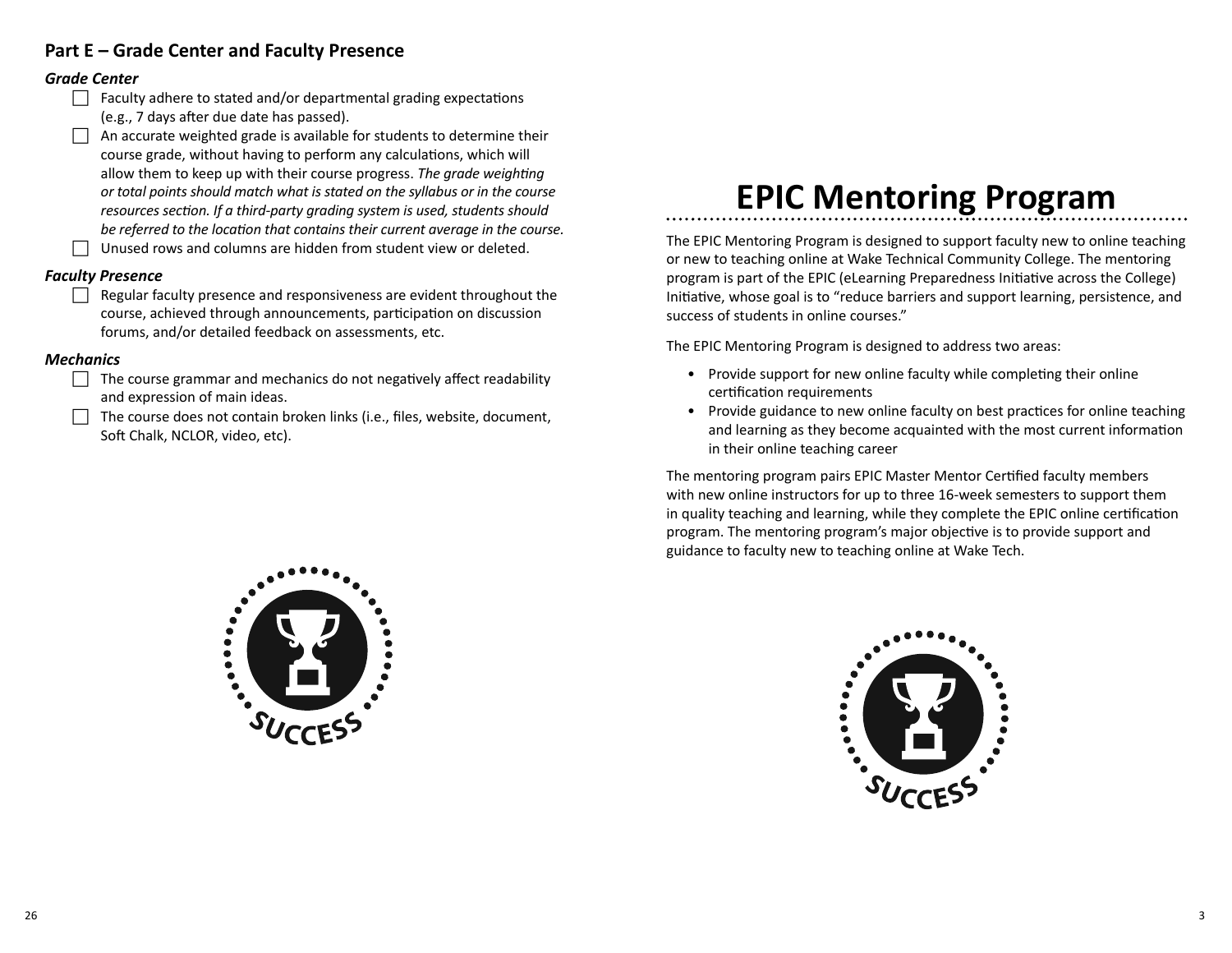

| Assessments are suitable for a distance learning environment and |
|------------------------------------------------------------------|
| effectively measure learning.                                    |

- $\Box$  Assessments and evaluations use multiple methods, where appropriate.
- $\Box$  Instructions for assessments, such as time limits, format, or submission guidelines are clearly stated.

#### *Rubrics/Grading Criteria*

- $\Box$  Rubrics or grading criteria are provided for substantive assignments (>5% individual or cumulative).
- $\Box$  Rubrics provide specific, descriptive criteria and a breakdown of point structure.
- $\Box$  Criteria relate directly to SLOs and course grading policy.

#### *Intellectual Property*

 $\Box$  All resources and materials used in the course are appropriately cited (when necessary).

#### **Part D – Accessibility**

#### *Accessibility (ADA) Compliance*

| Text-based course content uses heading styles and other built-in          |
|---------------------------------------------------------------------------|
| structures like ordered and unordered lists.                              |
| All Word documents present in the course are accessible, including using  |
| an accessible heading structure and alt text for images.                  |
| All Excel documents in the course are accessible.                         |
| All PDF documents in the course are accessible.                           |
| Font type, size, and color enhance readability throughout the course.     |
| Course content, including attached files, does not include text within a  |
| graphic (unless it is decorative) or blinking/moving text.                |
| A link to the plug-in is provided when needed.                            |
| All file/document names adhere to accessibility guidelines.               |
| All file/document links are formatted for accessibility.                  |
| All hyperlinks are formatted for accessibility.                           |
| Internet resources, including videos, can be navigated or operated with   |
| keyboard shortcuts.                                                       |
| All images within the course have alt tags.                               |
| A long description is included near images, charts, graphs, and diagrams  |
| that are more complex.                                                    |
| All tables are formatted to adhere to accessibility guidelines.           |
| All video content is closed-captioned.                                    |
| All audio content has transcripts provided.                               |
| Linked and embedded multimedia clips and videos are captioned, and        |
| audio descriptions are included, when appropriate.                        |
| Any other multimedia present in the course meets accessibility standards. |
| All PowerPoint documents in the course are accessible.                    |
|                                                                           |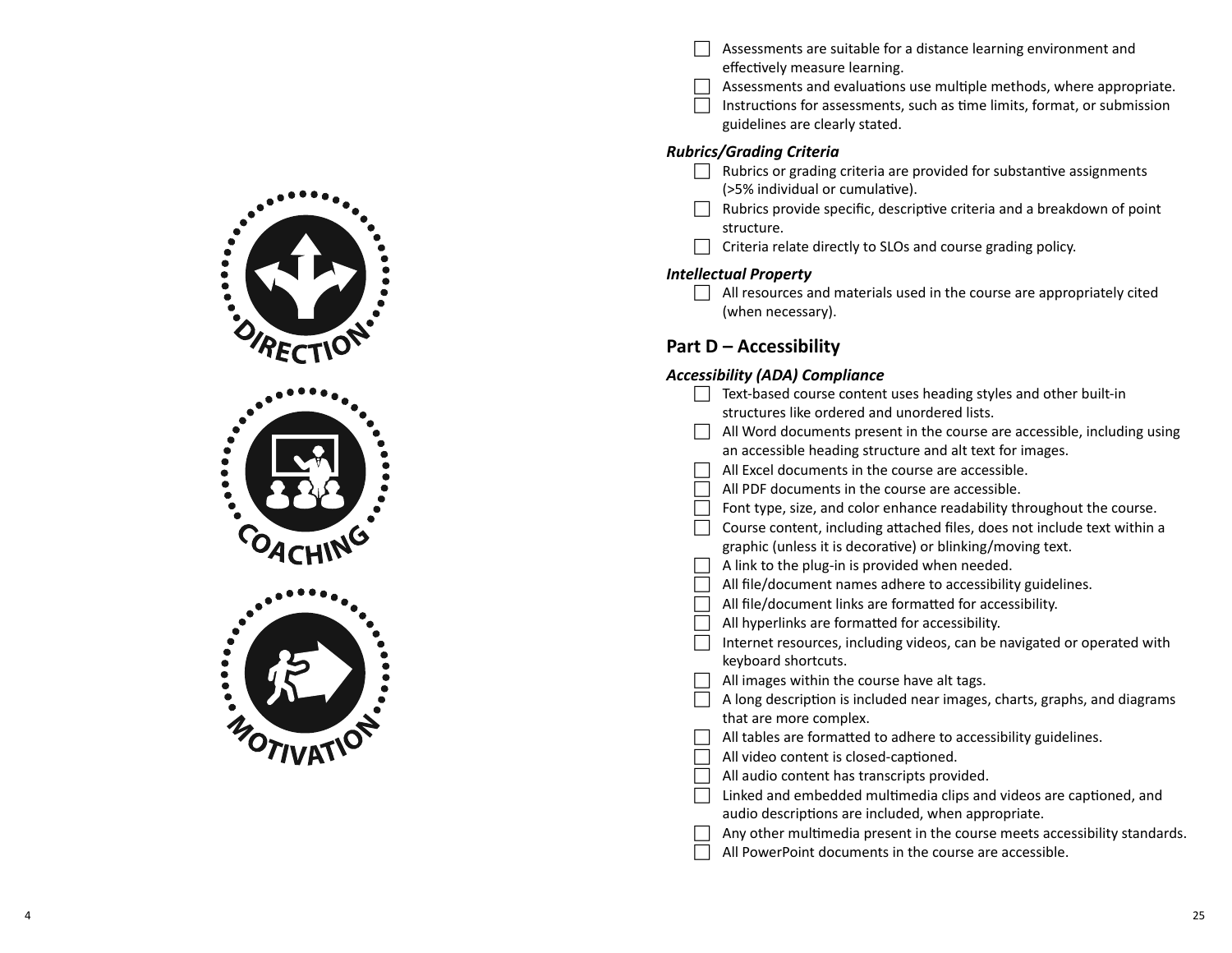#### *Naviga Ɵ on*

**Navigation between lessons is consistent, logical, and efficient.** 

□ Unused navigation elements have been removed or hidden.

 $\Box$  All content can be accessed within 3-4 clicks.

#### *Student Learning Outcomes (SLOs) posted in each Lesson/Week/Module/Unit*

SLOs for the lesson/week/module/unit are clearly stated.

- SLOs for the lesson/week/module/unit are measurable.
- SLOs are consistent with the course-level SLOs.

#### *Structure and Consistency*

- $\Box$  Content within lesson/week/module/unit is sequenced.
- $\Box$  A form of "task list" is provided within each lesson/week/module/unit.
- Content within lesson/week/module/unit is structured in a consistent manner. (i.e., use of organizational tools that allow students easy access to content).
- The course design and/or layout is consistent and easily orients students.
- Content within each lesson/week/module/unit is organized and divided using titles, headings, subtitles, etc.
- $\Box$  Font type, size, and color are readable and consistent throughout the course.

#### *Expecta Ɵ ons*

- $\Box$  All expectations and activities are clearly stated, including reading, learning activities, and assessments.
- $\Box$  Due dates for all assessments and activities are stated in a prominent place.

#### *CollaboraƟ on*

- $\Box$  Activities provide opportunities for faculty-student interaction when appropriate.
- $\Box$  Activities provide opportunities for student-student interaction when appropriate.
- $\Box$  The Collaboration course menu item links to at least one collaboration tool that is used in the course.
- $\Box$  Student participation in collaborative activities is defined, including consequences for non-compliance, and a mechanism for measuring quality and quantity is provided.

#### *Variety*

- $\Box$  Learning activities use a variety of technology tools and teaching methods.
- $\Box$  Activities provide opportunities for student-content interaction when appropriate.

#### *Assessments*

The types of assessments in the course align with Course SLOs/ Lesson/ Week/Module/Unit-level SLOs and complement course activities.

## **EPIC Mentoring Program Roles & Responsibili Ɵ es**

The successful mentoring of new online faculty is a collaborative effort between the deans, department heads, mentors, and mentoring coordinator as well as eLearning Support and Instructional Design. The goal is to acclimate new online faculty to Wake Tech's expectation of providing quality online teaching and learning. A chart indicating the primary function/relationships can be found at the end of the roles and responsibilities.

#### **Mentor Role**

The mentor's role is to listen to the mentee and guide the mentee toward improvement in development as well as teaching improvements in his or her online course(s). Mentors should also follow all policies, procedures, and processes, and remain open and approachable, focusing on the mentee's goals. Mentors do not evaluate content in their mentees' courses. Questions or assistance on content should be directed by mentees to their supervisor.

Mentors are not expected to provide full instructional design support to mentees who need extensive assistance for course development or redesign, but rather, are expected simply to provide suggestions that may aid the mentee in understanding how to better present material. If extensive support is needed, the mentor should refer the mentee to eLearning Support and Instructional Design so that an instructional designer can be paired with the mentee to provide assistance.

#### *Mentor Responsibili Ɵ es*

- Serve as a role model for online instructional excellence and professionalism
- Initiate a meeting with the mentee during the first weeks of the semester to establish meeting dates, exchange contact information, explain the role of a mentor, and communicate the expectations on EPIC online teaching certification
- Communicate with mentoring coordinator any concerns, issues, and problems as quickly as possible so a solution can be provided in a timely manner
- Promote an open dialogue with the mentee to encourage an effective mentoring relationship
- Observe the mentee's course to provide specific and detailed feedback about items that need to be included or improved to ensure effective course quality and delivery
- Monitor the mentee's progress towards completing EPIC online certification requirements and offer to help develop a plan for completing the program, no Ɵ ng the recommended sequencing of courses within the EPIC 30. See the Appendix for a checklist of the required coursework
- Provide support and answer questions as mentee completes the EPIC 30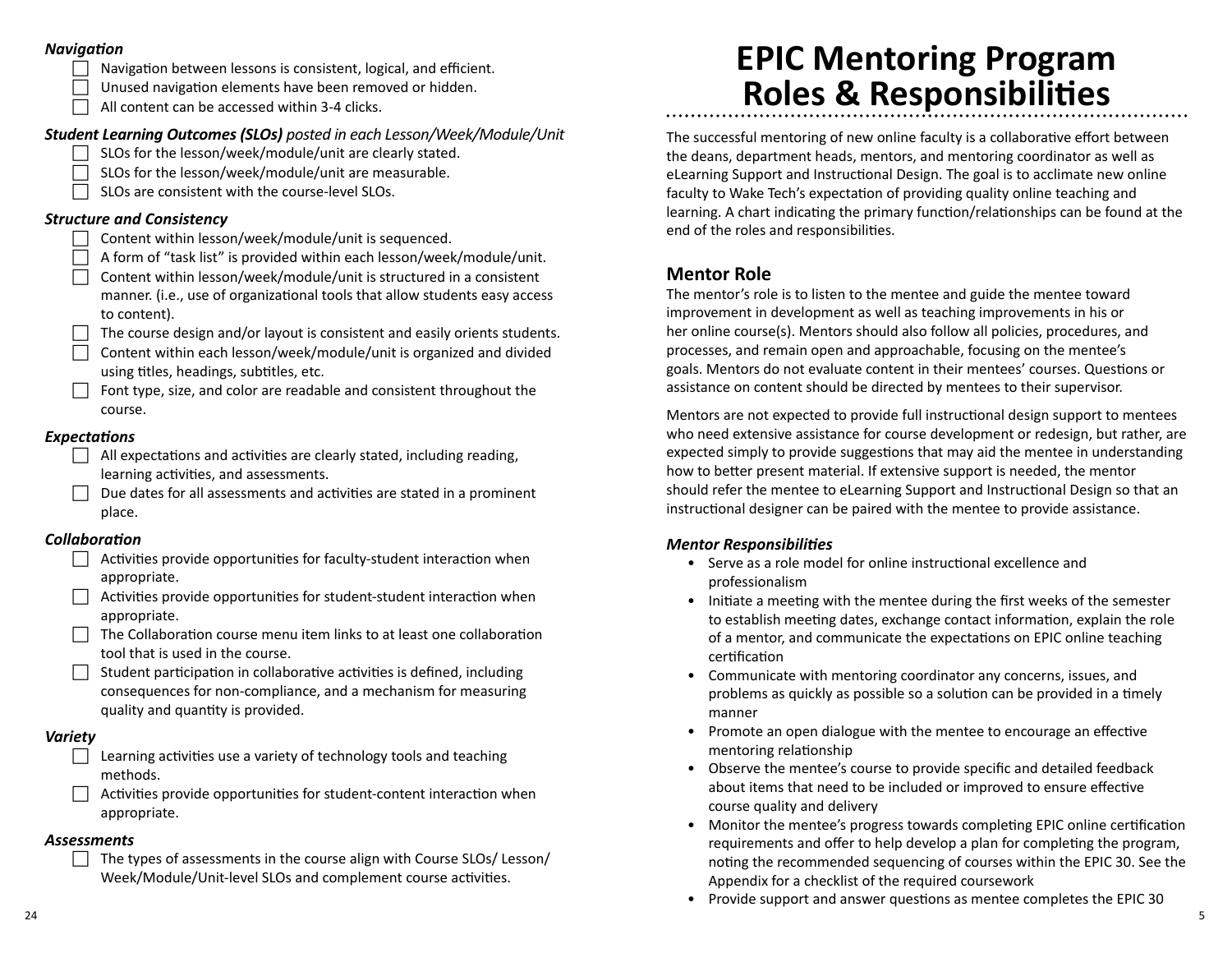- Connect mentee with the eLearning Support and Instructional Design department to secure instruc Ɵ onal design and technology services and resources as needed
- Complete a Feedback Survey at the end of each semester serving as a mentor
- Submit required paperwork, attend mentor roundtables, and complete other requirements in a timely manner

#### **Mentee Role**

The mentee's role is to seek advice and direction from the mentor and to listen to and evaluate feedback for the purpose of using this information to make improvements in the development and teaching of online course(s).

#### *Mentee Responsibili Ɵ es*

- Participate in all scheduled meetings with mentor
- Communicate with the mentor on a regular basis
- Set or review goals and timelines each semester (up to three 16-week semesters) with mentor to ensure completion of EPIC online teaching certification–EPIC Online Certification is not optional. It is required by Wake Tech policy in order to teach online
- Achieve EPIC online teaching certification
- Provide the mentor observer access to online courses at the beginning of the term to enable the mentor an opportunity to observe a course in progress
- Engage the mentor for advice and feedback as needed
- Complete a Feedback Survey at the end of each semester serving in the mentoring program

#### **Dean/Department Head**

The mentee's division dean and/or department head is responsible for onboarding the new faculty member the same as any new faculty in the division. Orientation to division and department specific policies should be reviewed, and the new faculty member should be given the departmental support expected for any faculty member.

#### *Dean/Department Head or Designee Responsibili Ɵ es*

- Provide the name and contact information of all new online faculty to the Mentoring Program Coordinator within one week of hire date
- Provide new online faculty with a course shell with content that meets EPIC eLearning Quality Standards
- Communicate with new online faculty about the requirements of EPIC online certification
- Monitor any department mentee's progress for completing online certification requirements–Mentees have three (3) full-semesters to complete their certification

*A Ʃ endance Policy on Syllabus or posted as an individual item under Course Resources*

- $\Box$  The attendance policy is clearly stated.
- $\Box$  The attendance policy includes the purpose of the Course Entry Quiz in determining entry into the course.
- $\Box$  The attendance policy includes what constitutes attendance in the course.
- $\Box$  The attendance policy includes the consequences of non-attendance.

*Instruc Ɵ ons on Syllabus or posted as an individual item under Course Resources*

- $\Box$  General "how to" assignment instructions for submission are provided and clearly written.
- $\Box$  Course instructions answer basic questions related to research, writing (format), and technology/software used.
- $\Box$  Links to plug-ins or required course software are provided when necessary.
- $\Box$  Any platform limitations are clearly stated as needed (i.e., OS or specific browser).

*Communica Ɵ on Expecta Ɵ ons on Syllabus or posted as an individual item under Course Resources*

- $\Box$  The expectations for student interaction are clearly articulated.
- $\Box$  Communication expectations, including netiquette for online discussions, e-mail, social media, and other forms of written interaction, are stated clearly.

*Course Policies on Syllabus or posted as an individual item under Course Resources*

Course policies with which the student is expected to comply are clearly stated or links are provided to the information.

#### *Student Support*

- $\Box$  Student support area is pre-populated with required items.
- $\Box$  Content in Student Support is not duplicated.

#### *Student Help*

 $\Box$  A Student Help Forum or similar resource is available in the course under Collaboration.

#### **Part C – Lessons**

#### *Introduc Ɵ on Assignment/Ice Breaker*

- $\Box$  Introductory assignment is easy to locate.
- $\Box$  Clear instructions for the assignment, including participation requirements, are provided.
- $\Box$  The assignment is collaborative in nature and is designed to build rapport
	- and/or a sense of community.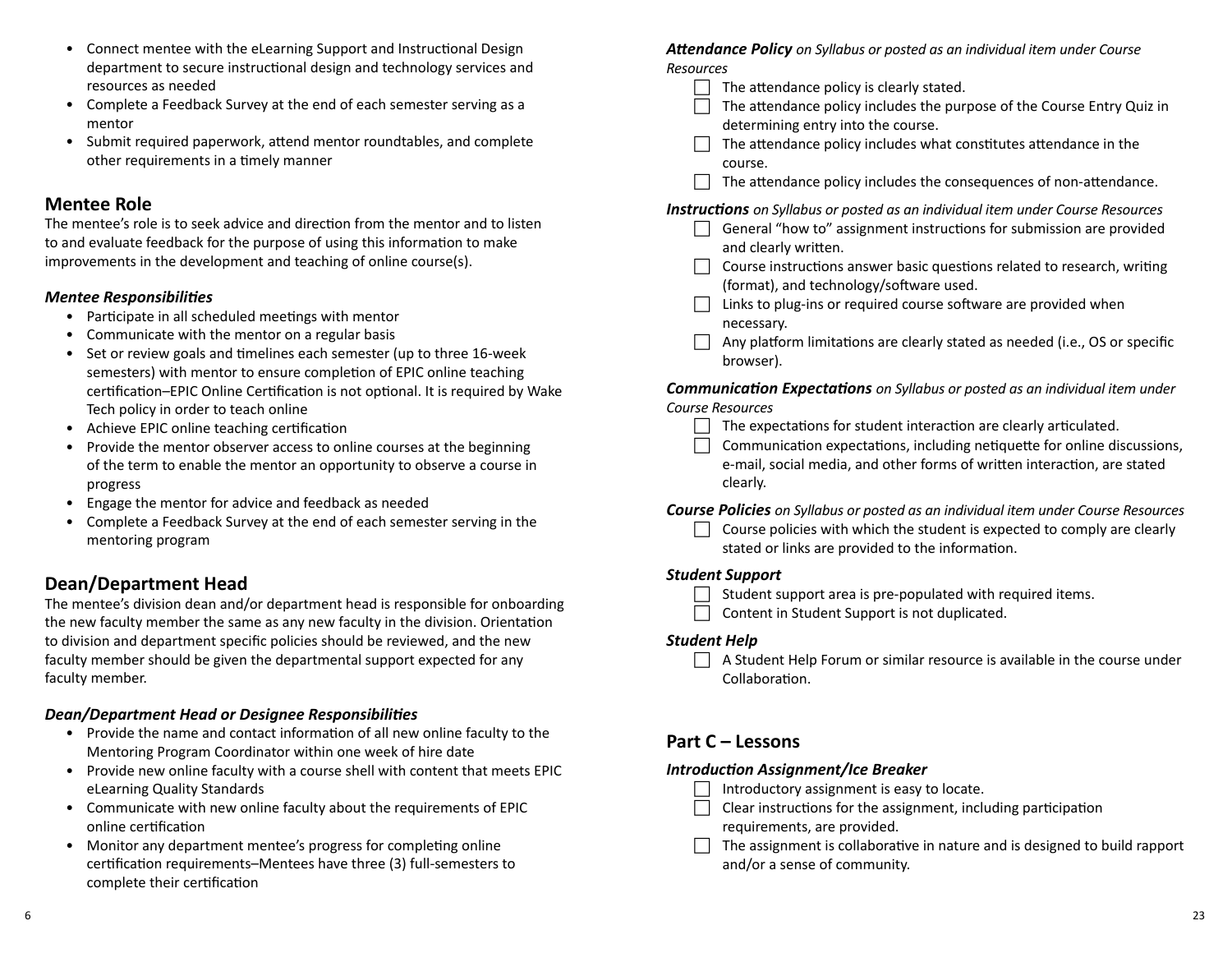#### *Tools*

 $\Box$  Unused Tools are hidden to users to avoid confusion, make relevant content easier to find, and streamline course design.

#### **Part B – Course Resources and Student Support**

#### *Syllabus*

- Syllabus is the first item posted under Course Resources.
- Syllabus is provided in a printable format, for example, docx or pdf.
- $\Box$  The course description from the NCCCS CCL or WTCC course catalog is posted.
- $\Box$  Prerequisite courses are clearly stated.

#### *Course-level Student Learning Outcomes (SLOs) on Syllabus*

- $\Box$  SLOs for the course are clearly stated on the syllabus.
- SLOs for the course are measurable (refer to Blooms Taxonomy).
- $\Box$  SLOs directly reflect the content and expectations described in the Course Description provided by the NCCCS.
- $\Box$  SLOs are representative of the scope of the course.

#### *Course Materials on Syllabus or posted as an individual item under Course Resources*

- $\Box$  Any required course materials [textbooks (including ISBN), supplies, publisher content, and/or software, etc.] are clearly stated.
- All materials are current and relevant to the course.
- The purpose of instructional materials (both required and recommended) and how materials are to be used are clearly explained.

#### *Grading Policy on Syllabus or posted as an individual item under Course Resources*

- The course grade weighting or points system is clearly stated.
- $\Box$  The grading policy/practices are easy to understand.
- $\Box$  Penalties for late and/or incomplete work are clearly stated.
- $\Box$  Turnaround time on graded assignments and where to locate feedback within the course is clearly stated.

#### *Course Calendar or Schedule on Syllabus or posted as an individual item under Course Resources*

- F *If it is a separate document—*Course calendar or schedule is posted in Course Resources.
- F *If it is a separate document—*Course calendar or schedule is provided in a printable format, docx or pdf, for example.
- $\Box$  Course calendar or schedule has a clear breakdown based on the structure of the course.
- Dates in the calendar or schedule are correct and reflect the current semester and year.
- Discuss with new online faculty/adjunct their progress (or lack thereof), and if necessary, help new online faculty/adjunct develop a plan for completing certification requirements
- Inform new online faculty of the college's policy requiring online certification for all faculty teaching online

#### **Mentoring Coordinator**

The mentoring coordinator's role is to oversee the EPIC Mentoring Program and ensure its goals are achieved.

#### *Mentoring Coordinator Responsibilities*

- Solicit new mentees from divisions for the mentoring program
- Coordinate the placement of mentees with mentors
- Communicate with Deans or Department Heads regarding any issues that may arise from the mentoring program
- Communicate with eLearning Support and Instructional Design any issues arising with mentee online certification requirements
- Conduct a mentor roundtable at least once a semester
- Submit required paperwork and complete other requirements in a timely manner

### **eLearning Support and Instructional Design**

The role of eLearning Support and Instructional Design is to provide accessibility, Blackboard, course design, and instructional technology support and training to all WTCC faculty.

#### *eLearning Support and Instructional Design Responsibilities*

- Collaborate with the Mentoring Coordinator and/or mentor to provide specialized assistance to new online faculty as needed
- Provide instruction for the EPIC 30 online certification
- Provide instructional design or technology support for online course revisions and new online course creation

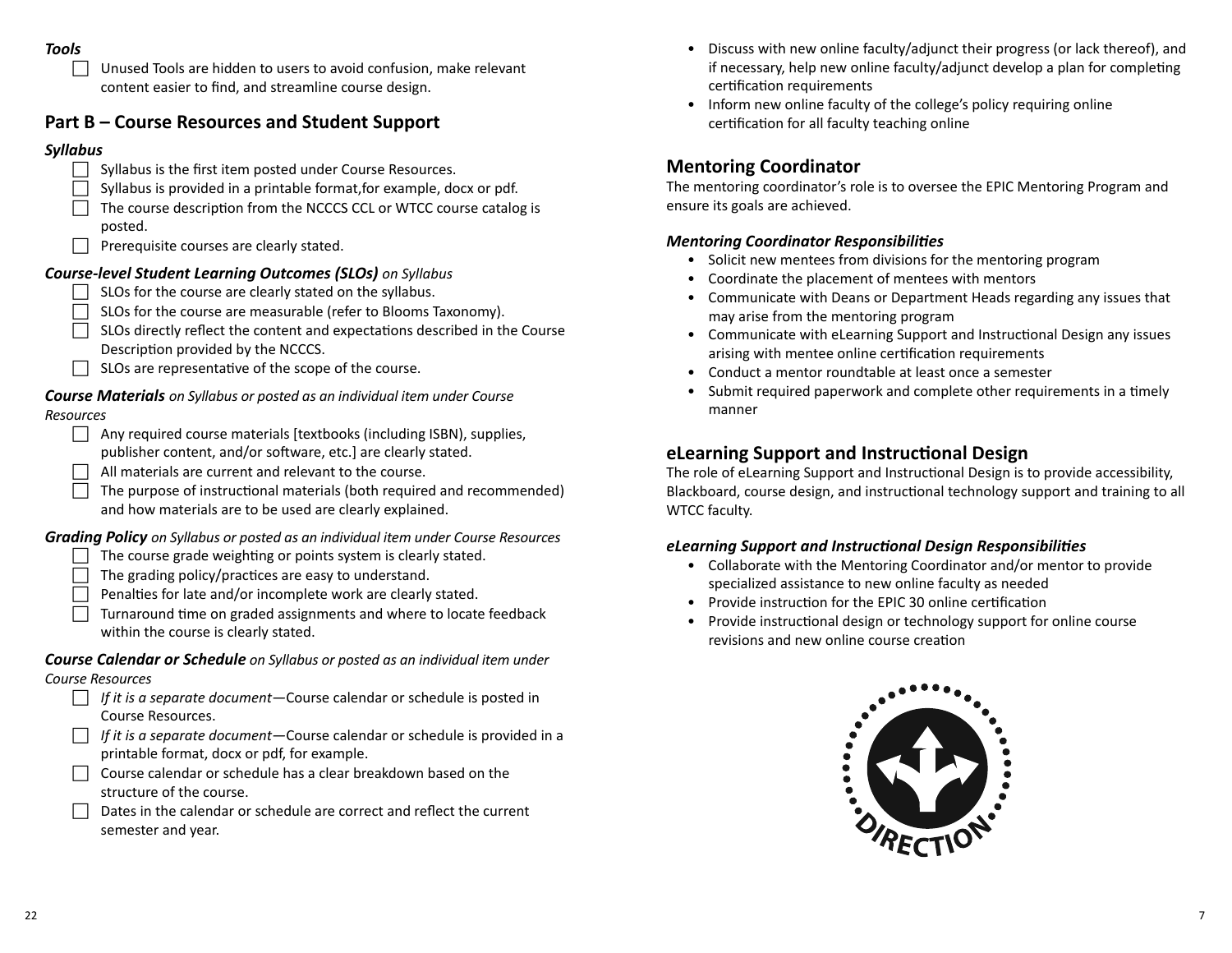### **EPIC ONLINE COURSE CHECKLIST**

#### **Part A – Menu, Ge ƫ ng Started, Faculty Informa Ɵ on, and Tools**

| <b>Navigation Menu</b><br>The course menu follows the order of the standardized menu template.<br>No more than 3 additional course menu items added.<br>Course menu link titles follow EPIC guidelines.<br>Standardized course menu links are not duplicated.<br>Dividers are placed in the correct location.<br>Color contrast is used effectively.<br>Text is visible without overflowing menu area or button.<br>Course entry quiz is hidden after the 10% mark. |
|---------------------------------------------------------------------------------------------------------------------------------------------------------------------------------------------------------------------------------------------------------------------------------------------------------------------------------------------------------------------------------------------------------------------------------------------------------------------|
| <b>Welcome Message</b><br>Welcome message is posted in the Announcements or Getting Started<br>section of the course and is easy to locate.<br>Welcome message contains name of course, an introduction, words of<br>encouragement, and directions to begin the course.                                                                                                                                                                                             |
| <b>Getting Started</b><br>The following content is populated within Getting Started:                                                                                                                                                                                                                                                                                                                                                                                |
| Instructions clearly direct students how to get started and where to find<br>various course components.<br>Instructions introduce students to the purpose and structure of the<br>course.<br>Tips are provided on how best to succeed in an online learning<br>environment.<br>$\Box$ Provides a course link to the course syllabus (posted in Course<br>Resources).<br>Provides a course link to Student Support.                                                  |
| <b>Faculty Information</b><br>The following content is posted within Faculty Information:                                                                                                                                                                                                                                                                                                                                                                           |
| Faculty's name and title.<br>Faculty's college email address.<br>Faculty's office phone number. **N/A for adjunct instructors<br>Faculty's office hours. ** N/A for adjunct instructors<br>Faculty's office location, including campus. ** N/A for adjunct instructors<br>Preferred method of contact is clearly indicted.<br>Clear standards are established for faculty responsiveness and availability.<br>Avatar or representative photo of faculty member.     |

 $\Box$  Faculty bio/introduction.

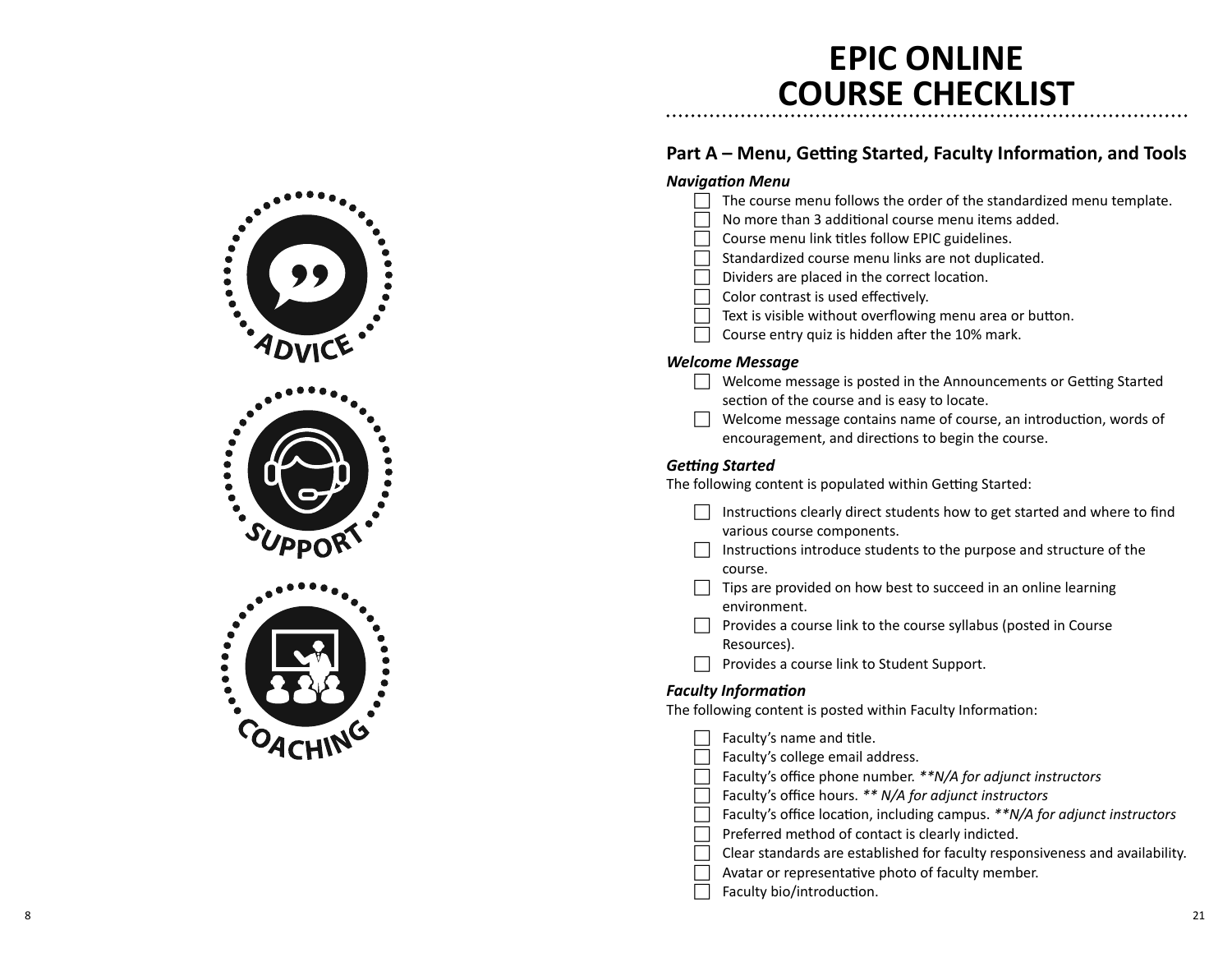

### **Con fi den Ɵ ality in the Mentoring Program**

Confidentiality is critical in the mentee-mentor relationship. Effective mentoring relationships typically involve disclosure and sharing of critical information. As such, the development of trust through commitment to confidentiality is an essential component of the EPIC Mentoring Program. The following are principles and guidelines that apply to one-on-one mentoring relationships:

- 1. The overarching purpose of the program is to foster excellence in online teaching and learning, not for evaluation purposes. Therefore, mentors are asked to use their best judgment in distinguishing between roles and communications that are intended for the constructive development of the mentee, as opposed to those that might result in evaluation of the mentee. Providing information that could be used for the evaluation of the mentees counter to the goals of the program should be avoided.
- 2. All conversations between mentor and mentee are to be kept confidential unless both parties agree otherwise. Exceptions include situations involving sexual harassment, discrimination, or other activity that violates law or policy; confidentiality cannot be guaranteed in these circumstances.
- 3. Mentors and mentees must sign an agreement that includes confidentiality. Mentors will meet periodically to discuss effective mentoring and share experiences. In order to make these conversations helpful while maintaining confidentiality, mentors agree to the following:
	- Mentors can reveal the identities of their mentees to other mentors with the understanding that information about mentees is to be kept confidential within the program
	- Mentors should not discuss their own mentees with others outside the mentoring program, including department heads, without the permission of their mentees
	- Mentors should not discuss other mentees (not their own) with individuals outside the mentoring program. The discussion within the program should focus primarily on attendance, program improvements, best practices, and program enhancements and should avoid specific performance issues

With the permission of the mentee, the mentor may connect the mentee with the eLearning Support and Instructional Design (eLSID) department for assistance with course design or technology support. The mentor should contact the eLSID Director or one of the Coordinators.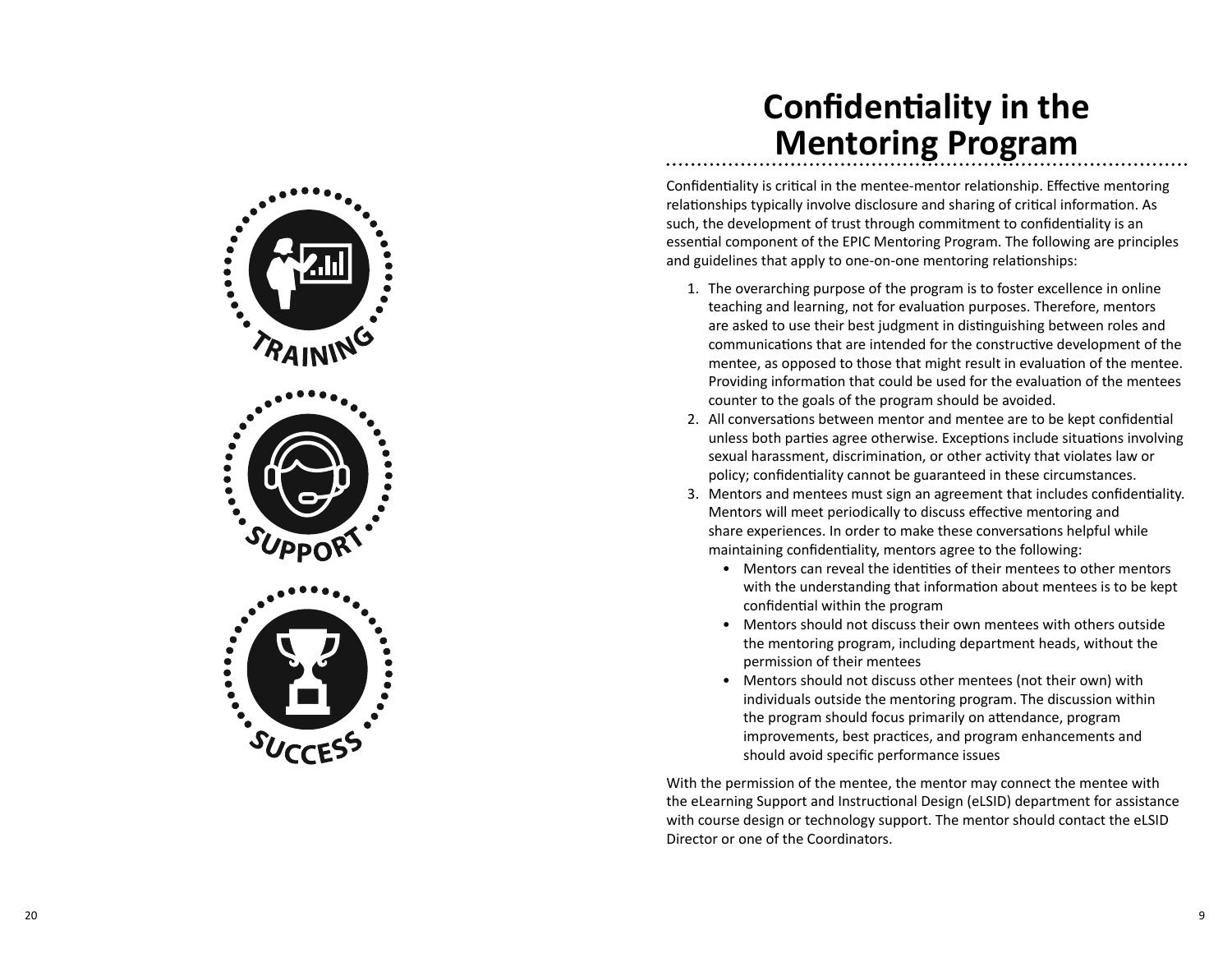

| ACC 101 Introduction to Accessibility                                                                                                                                                                                                                                              |
|------------------------------------------------------------------------------------------------------------------------------------------------------------------------------------------------------------------------------------------------------------------------------------|
| TLS 101 Introduction to Universal Design for Learning                                                                                                                                                                                                                              |
| BBD.101 Blackboard Skills Development: Course Structure & Navigation                                                                                                                                                                                                               |
| BBD102 Blackboard Skills Development: Managing Instructional Content                                                                                                                                                                                                               |
| BBD103 Blackboard Skills Development: Communication Tools                                                                                                                                                                                                                          |
| BBD110 Blackboard Skills Development: Managing Assessments                                                                                                                                                                                                                         |
| BBD120 Blackboard Skills Development: Managing the Grade Center                                                                                                                                                                                                                    |
| EPIC 101 Best Practices in Course Navigation and Design                                                                                                                                                                                                                            |
| EPIC 102 Best Practices in Online Communication & Collaboration                                                                                                                                                                                                                    |
| EPIC 103 Best Practices in Online Assessments                                                                                                                                                                                                                                      |
| EPIC 104 EPIC30 Capstone                                                                                                                                                                                                                                                           |
| 8. The mentor agrees to avoid any form of performance evaluation of their<br>mentee or new faculty member.<br>9. I accept the role of the mentor. Initial: ___________________________________<br>10.1 accept the role of the mentee. Initial: ___________________________________ |
|                                                                                                                                                                                                                                                                                    |
| Date: _____________________                                                                                                                                                                                                                                                        |
|                                                                                                                                                                                                                                                                                    |
| Mentee's signature: Mentee's signature:                                                                                                                                                                                                                                            |
| Date:___________________                                                                                                                                                                                                                                                           |
|                                                                                                                                                                                                                                                                                    |
|                                                                                                                                                                                                                                                                                    |
| Date:                                                                                                                                                                                                                                                                              |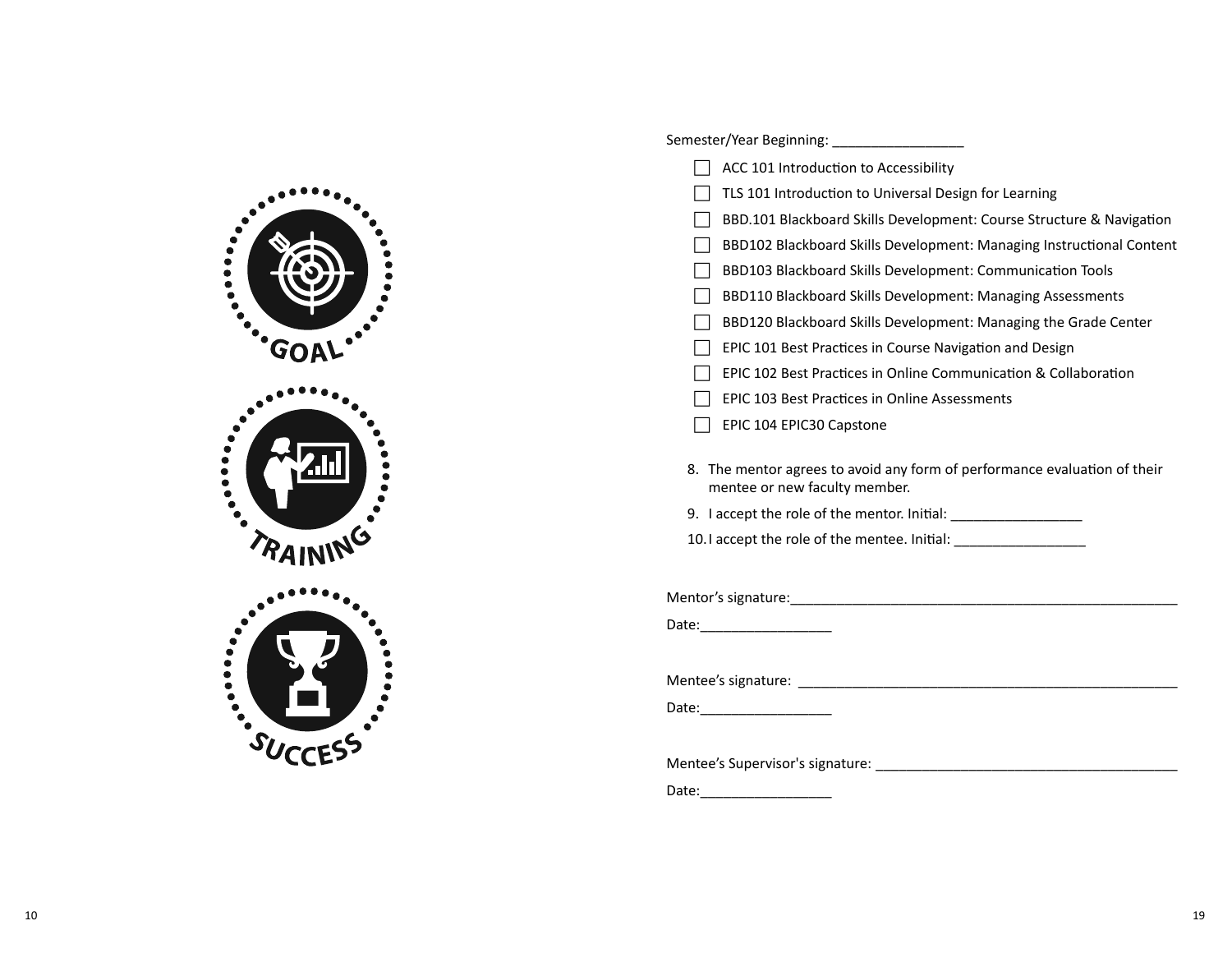# **EPIC Mentoring Agreement Form**

We enter into this partnership with the mindset this will be a positive experience. We will spend our time discussing the development of a quality online course according to the EPIC eLearning Quality Standards and the completion of the online certification. To accomplish these goals we agree that:

- 1. The mentoring relationship will be contracted for a minimum of one semester. Progress towards completing online certification will be reviewed at the end of each semester. The mentoring relationship will end by amicable agreement or when the mentee has achieved online certification
- 2. We will meet at least three (3) times per semester. At least the first of these will be a face-to-face meeting. Meeting times, once agreed, should not be cancelled unless it is unavoidable. At the end of each meeting, we will agree to or confirm a date for the next meeting.
- 3. In between meetings, we will contact each other by **Email** Microsoft Teams, text, phone, Skype, Google docs, Google collaborate, video conferencing, online chat sessions within Blackboard, and Blackboard collaborate) approximately once every \_\_\_\_\_\_\_\_\_\_\_\_ weeks.
- 4. We will keep the content of these meetings confidential.
- 5. The mentor will be honest and provide specific and detailed feedback to the mentee. The mentee will be open to the feedback.
- 6. We will set goals to achieve EPIC Online Certification.
- 7. We will review progress towards completing the EPIC Online Certification program at the end of each of the three required meetings per semester.

### **APPENDIX**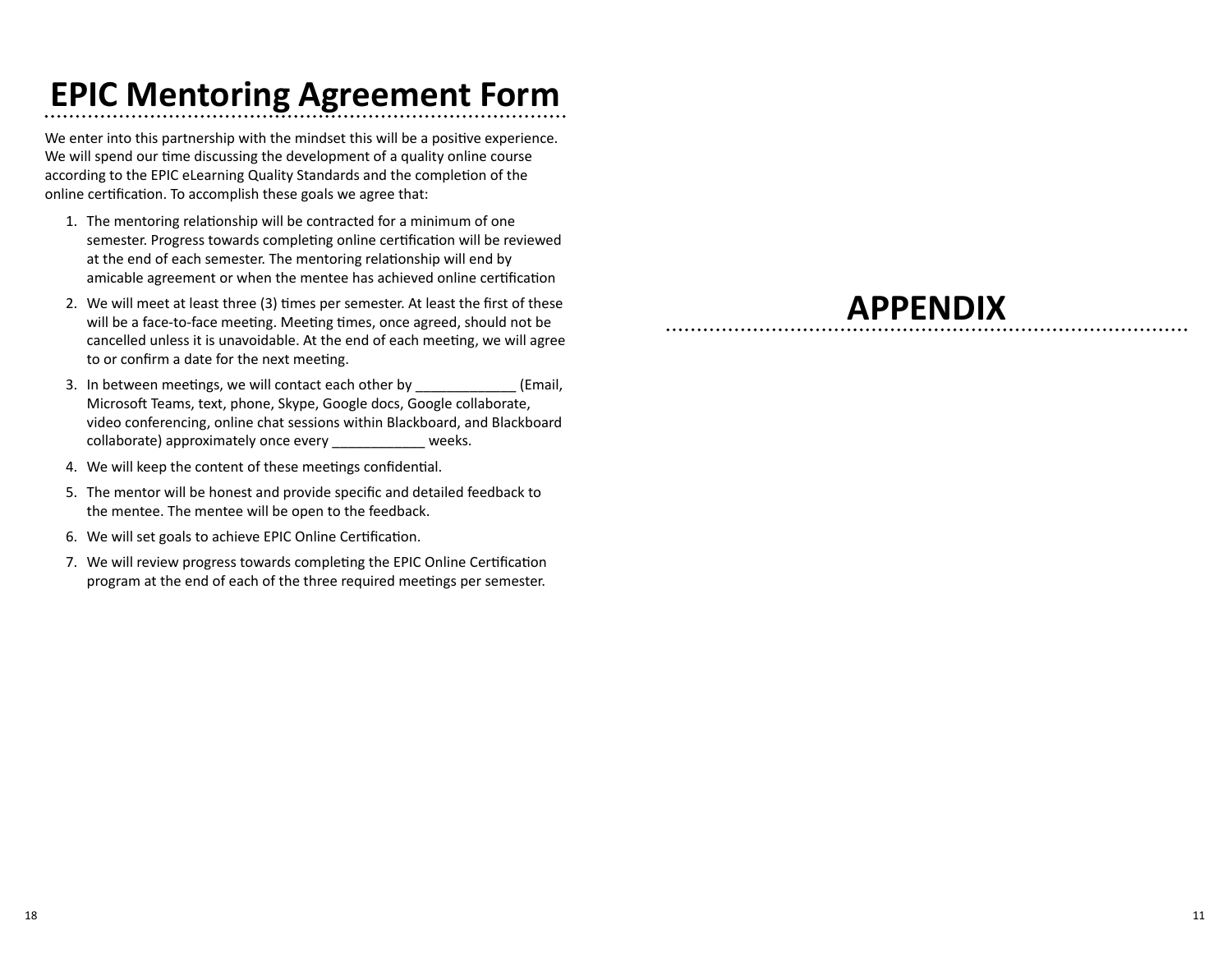| <b>Glossary of Terms</b>                           |                                                                                                                                                                                                                                                                                                         |  |  |  |  |
|----------------------------------------------------|---------------------------------------------------------------------------------------------------------------------------------------------------------------------------------------------------------------------------------------------------------------------------------------------------------|--|--|--|--|
| <b>Best Practices</b>                              | Practices that are research-based and designed to<br>produce increased student success                                                                                                                                                                                                                  |  |  |  |  |
| Confidentiality                                    | A trusting relationship, where shared information is<br>kept private                                                                                                                                                                                                                                    |  |  |  |  |
| eLearning                                          | Courses offered online for students to access<br>through internet connections                                                                                                                                                                                                                           |  |  |  |  |
| eLearning Support &<br><b>Instructional Design</b> | Provides technical support and instructional design<br>services to all WTCC faculty                                                                                                                                                                                                                     |  |  |  |  |
| <b>EPIC eLearning Quality</b><br><b>Standards</b>  | WTCC-approved collection of best practices<br>representing quality in online teaching and learning                                                                                                                                                                                                      |  |  |  |  |
| <b>Faculty Online</b><br><b>Preparedness</b>       | WTCC faculty will develop the course design and<br>delivery skills they need through the EPIC Online<br>Certification program that will provide instruction in<br>the learning management system (LMS), pedagogy,<br>instructional design, accessibility, and advanced<br>training for online teaching. |  |  |  |  |
| <b>Mentee</b>                                      | WTCC employee who desires to be certified to teach<br>online and works with a mentor while completing<br>the online instructor certification program, which is<br>composed of 30 hours of professional development,<br>as outlined by EPIC                                                              |  |  |  |  |
| <b>Mentor</b>                                      | WTCC employee who has completed the online<br>master teaching certification program via the<br>mentoring concentration and is recommended by a<br>supervisor to be a mentor                                                                                                                             |  |  |  |  |
| <b>New Online Instructor</b>                       | A WTCC faculty member who is teaching online for<br>the first time or who is new to teaching online at<br><b>WTCC</b>                                                                                                                                                                                   |  |  |  |  |

| <b>Documents, Forms, and Resources</b>      |                                                                                                                                                                                                                                                                                                                                                                                                                                                                                                                                                                                                                                                                                                                                                                                                                                                                                                                                                                                                                                                          |  |  |  |
|---------------------------------------------|----------------------------------------------------------------------------------------------------------------------------------------------------------------------------------------------------------------------------------------------------------------------------------------------------------------------------------------------------------------------------------------------------------------------------------------------------------------------------------------------------------------------------------------------------------------------------------------------------------------------------------------------------------------------------------------------------------------------------------------------------------------------------------------------------------------------------------------------------------------------------------------------------------------------------------------------------------------------------------------------------------------------------------------------------------|--|--|--|
| <b>Online Support for</b><br><b>Faculty</b> | The eLearning Support & Instructional Design<br>Department provides accessibility, Blackboard,<br>course design, and instructional technology support<br>and training.                                                                                                                                                                                                                                                                                                                                                                                                                                                                                                                                                                                                                                                                                                                                                                                                                                                                                   |  |  |  |
|                                             | Visit the <b>Accessibility Resources</b> page to learn<br>more about the services provided to help<br>faculty and staff develop accessible content<br>The <i>eLearning Resource Center</i> contains<br>$\bullet$<br>information on distance education policies<br>and procedures, guides and tutorials,<br>technical issues and updates, and more.<br>Learn more by visiting the eLearning<br>Resource Center page or look for this course<br>in your Blackboard course list<br>Workshops and training are provided on<br>a variety of topics, including Accessibility,<br>Blackboard, Content Creation Tools, Open<br>Educational Resources, Technology, Teaching<br>and Learning Strategies, and Web-Based<br>Tools and Resources. The training course<br>catalog is available on the Workshops page.<br>Sign up for training using GoSignMeUp<br>through the Professional Development site<br>Call the <i>Help Desk</i> for support: 919-866-<br>$\bullet$<br>7000. Press 2 for Faculty Assistance; then<br>Press 1 for Blackboard, Mon.-Fri. 7:00AM- |  |  |  |
|                                             | 5:00PM<br>After hours, <b>Blackboard Support</b> is available<br>by calling 1-866-471-4252                                                                                                                                                                                                                                                                                                                                                                                                                                                                                                                                                                                                                                                                                                                                                                                                                                                                                                                                                               |  |  |  |

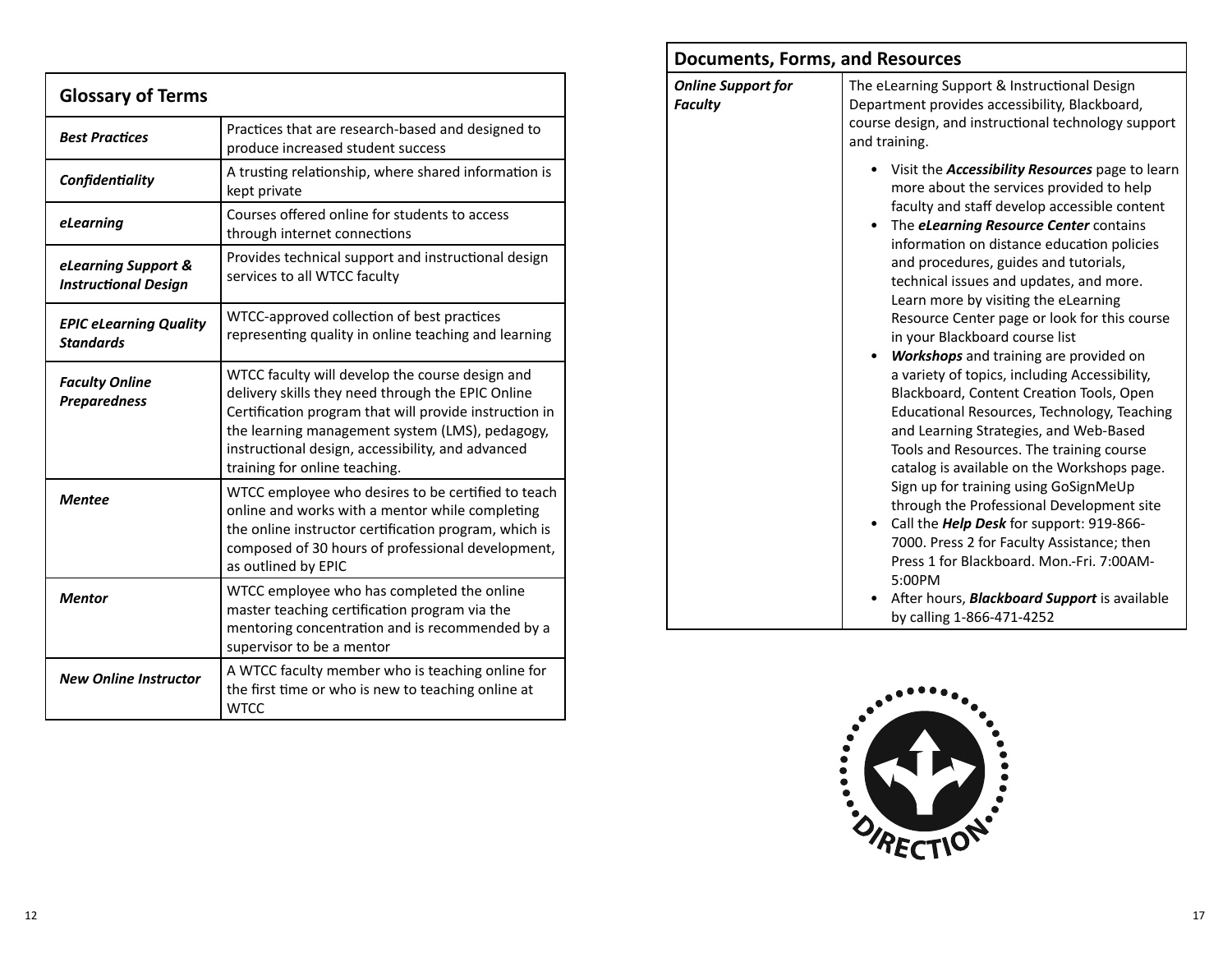| <b>Documents, Forms, and Resources</b>                       |                                                                                                                                                                                                                                                                                                                                                                                                            |  |  |  |
|--------------------------------------------------------------|------------------------------------------------------------------------------------------------------------------------------------------------------------------------------------------------------------------------------------------------------------------------------------------------------------------------------------------------------------------------------------------------------------|--|--|--|
| <b>EPIC Online Certification</b><br><b>Program Checklist</b> | The list of courses faculty need to complete for<br>online certification can be found in the appendix.                                                                                                                                                                                                                                                                                                     |  |  |  |
| <b>EPIC Course Checklist</b>                                 | Details all the items that should be present in every<br>course site to align with the EPIC eLearning Quality<br>Standards. See the appendix for the checklist.                                                                                                                                                                                                                                            |  |  |  |
| <b>EPIC Top Ten List</b>                                     | This list contains 10 strategies that WTCC students<br>say make online teaching and learning a success.<br>This resource is located under Publications on the<br>EPIC Website.                                                                                                                                                                                                                             |  |  |  |
| eLearning Resource<br>Center                                 | Look for the eLearning Resource Center on the<br>enrolled courses list in your Blackboard account.<br>Use this new resource to review current online and<br>hybrid course policies and procedures; to access<br>guides, handouts, and video tutorials; to check for<br>known Blackboard issues and updates; and to be<br>aware of professional development opportunities<br>provided by eLearning Support. |  |  |  |
|                                                              | Topics:<br>Policies and procedures, including course<br>preview and course entry quiz information<br>Accessibility introduction lessons for review<br>Blackboard guides and video tutorials<br>Known Blackboard issues and workarounds<br>Troubleshooting tips<br>$\bullet$                                                                                                                                |  |  |  |
| <b>EPIC eLearning Quality</b><br><b>Standards</b>            | These standards represent the quality that should<br>be present in all online courses at WTCC. This<br>resource is located under Publications on the EPIC<br>Website.                                                                                                                                                                                                                                      |  |  |  |
| <b>EPIC Website</b>                                          | Look for a summary of the EPIC Initiative and<br>specifically the links to Publications, Data, and<br>Exemplary Course Videos.                                                                                                                                                                                                                                                                             |  |  |  |
|                                                              | https://www.waketech.edu/epic                                                                                                                                                                                                                                                                                                                                                                              |  |  |  |
| <b>EPIC Mentoring</b><br><b>Agreement Form</b>               | The agreement lists the Mentor and Mentee<br>commitments for the EPIC Mentoring Program. See<br>the appendix for the agreement.                                                                                                                                                                                                                                                                            |  |  |  |
| The Information<br><b>Technology Help Center</b>             | Frequently asked questions and answers regarding<br>information technology issues at WTCC.                                                                                                                                                                                                                                                                                                                 |  |  |  |
|                                                              | https://www.waketech.edu/help-center/its/topics                                                                                                                                                                                                                                                                                                                                                            |  |  |  |

| <b>ONLINE TEACHING CERTIFICATE</b>         |                                                                                                                                                                    |                   |  |  |  |  |
|--------------------------------------------|--------------------------------------------------------------------------------------------------------------------------------------------------------------------|-------------------|--|--|--|--|
| <b>Checklist for EPIC 30-hour Training</b> |                                                                                                                                                                    |                   |  |  |  |  |
| <b>Order</b>                               | <b>Course Completion Pathway</b>                                                                                                                                   | <b>PD Credits</b> |  |  |  |  |
| 1                                          | ACC 101: Introduction to Accessibility                                                                                                                             | 3                 |  |  |  |  |
| $\overline{2}$                             | TLS 101: Introduction to Universal Design for Learning                                                                                                             | 4                 |  |  |  |  |
| 3                                          | <b>BBD 101: Blackboard Skills Development-Course</b><br><b>Structure &amp; Navigation</b>                                                                          | 1                 |  |  |  |  |
| 4                                          | <b>BBD 102: Blackboard Skills Development-Managing</b><br><b>Instructional Content</b><br>(Prerequisite: BBD 101)                                                  | 1                 |  |  |  |  |
| 5                                          | <b>BBD 103: Blackboard Skills Development-</b><br><b>Communication Tools</b><br>(Prerequisites: BBD 101, BBD 102)                                                  | 1                 |  |  |  |  |
| 6                                          | <b>BBD 110: Blackboard Skills Development-Managing</b><br>Assessments<br>(Prerequisites: BBD 101, BBD 102, BBD 103)                                                | $\overline{2}$    |  |  |  |  |
| 7                                          | <b>BBD 120:</b> Blackboard Skills Development-Managing the<br>Grade Center<br>(Prerequisites: BBD 101, BBD 102, BBD 103, BBD 110)                                  | $\overline{2}$    |  |  |  |  |
| 8                                          | <b>EPIC 101: Best Practices in Course Navigation and Design</b><br>(Prerequisites: BBD 101, BBD 102, BBD 103, BBD 110,<br><b>BBD 120)</b>                          | 4                 |  |  |  |  |
| 9                                          | <b>EPIC 102: Best Practices in Online Communication &amp;</b><br>Collaboration<br>(Prerequisites: BBD 101, BBD 102, BBD 103, BBD 110,<br><b>BBD 120, EPIC 101)</b> | 4                 |  |  |  |  |
| 10                                         | <b>EPIC 103: Best Practices in Online Assessments</b><br>(Prerequisites: BBD 101, BBD 102, BBD 103, BBD 110,<br>BBD 120, EPIC 101, EPIC 102)                       | 4                 |  |  |  |  |
| 11                                         | EPIC 104: EPIC30 Capstone<br>(Prerequisites: BBD 101, BBD 102, BBD 103, BBD 110,<br>BBD 120, ACC 101, TLS 101, EPIC 101, EPIC 102, EPIC 103)                       | 4                 |  |  |  |  |
|                                            | <b>TOTAL HOURS</b>                                                                                                                                                 | 30                |  |  |  |  |

It is recommended to follow the sequence of courses shown above. Register for courses through GoSignMeUp.